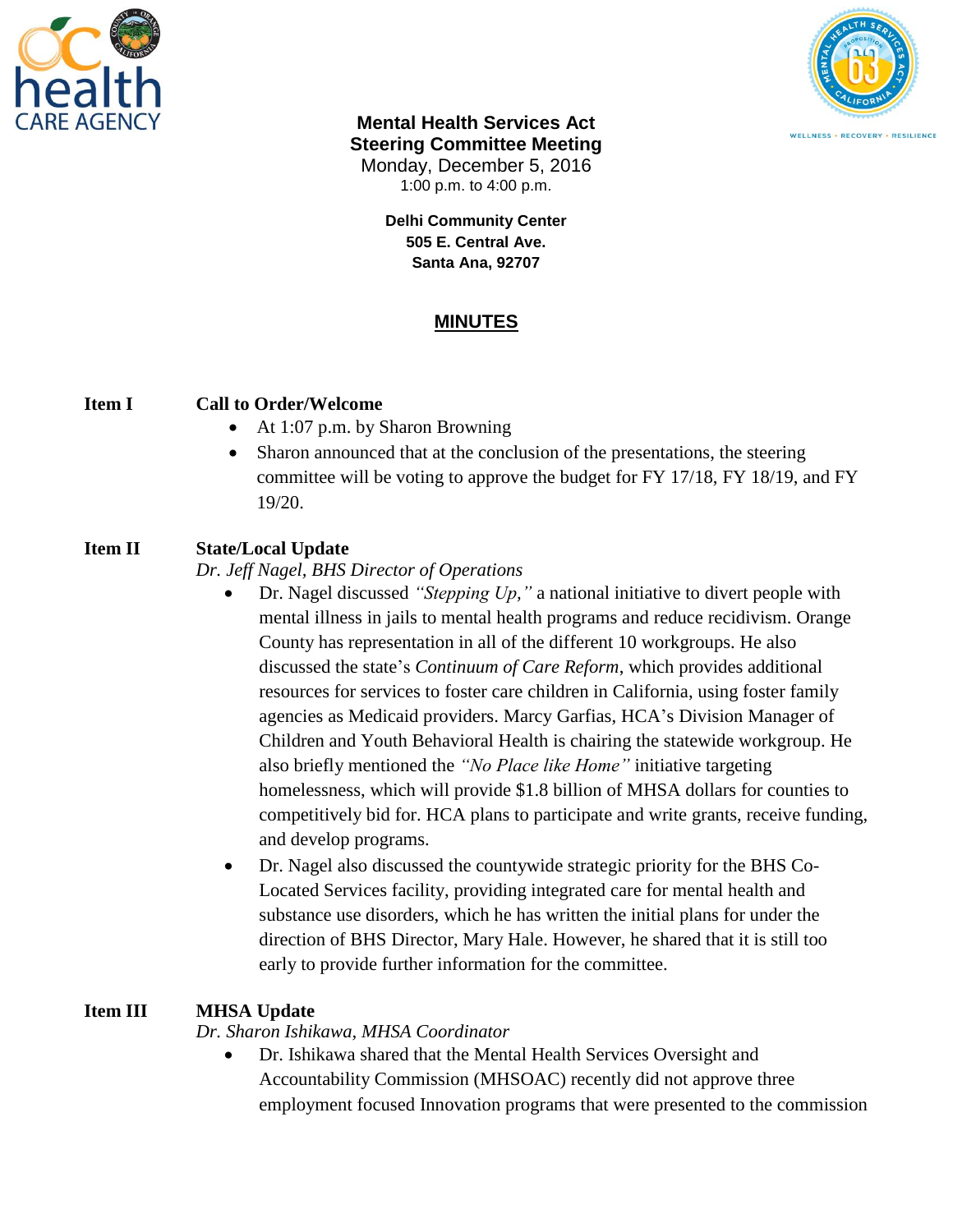in Sacramento. The programs were not deemed innovative and the MHSA office and Innovations Office are working with County Behavioral Health Director's Association (CBHDA) to find better solutions going forward. CBHDA is assisting the implementation of new PEI and INN regulations. She also mentioned that statewide standardization of outcomes for non-FSP programs are being developed. She briefly mentioned the cost benefits analysis project which is under negotiations and slated to start in March of 2017, and will involve 220 focus groups, finding gaps, providing a countywide systems review, looking not just at MHSA but at other county and county contracted programs.

- Dr. Ishikawa conducted a review of the October Public Forum where the public comments gathered were compared to existing or planned services. She went over the needs identified by the public comments in these areas: Housing (Housing for homeless, Transitional housing, Peer-run housing), Workforce/Training (Expanded peer involvement, Expanded peer/family training, Peer scholarships, Peer certification), PEI Services (Stigma reduction, Outreach & Engagement efforts for the underserved, Intervention for children, Curriculum training), Child Services (Student–mental health linkage, Increase access and services at younger age, Psychiatry access line), Older Adult Services (In home services, Early intervention), Crisis (Add psychiatric inpatient beds, Expand CAT to target Vietnamese speaking population), Population Specific FSPs (Adult API FSP/Trauma-focused services, AOT FSP expansion), Dual Diagnosis (Dual diagnosis residential program), Deaf/Hard of Hearing (More direct access to services), MHSA System (Community outreach, Efficiency of MHSA system), and Other (Transportation, Caregiver support, respite care, Domestic violence inter-agency collaboration).
- A comment was made by a Steering Committee member regarding lack of support given to families, which he considers the largest group of providers and encouraged the use of MHSA funds to support Family to Family programs.
- Dr. Ishikawa provided an introduction to the budget process, have begun several months ago with a true-up in order to find true amounts of funds spent which will free up money more easily. She also stated that across the components, there will be no reduction in services.

#### **Item IV MHSA Co-chairs Updates**

*Linda Smith and Kelly Tran, CSS Children and TAY*

• Linda and Kelly reviewed the recommended CSS Children/TAY program budgets, going over every program and explaining any increases/decreases in the budget.

*Helen Cameron and Patti Pettit, CSS Adults and Older Adults*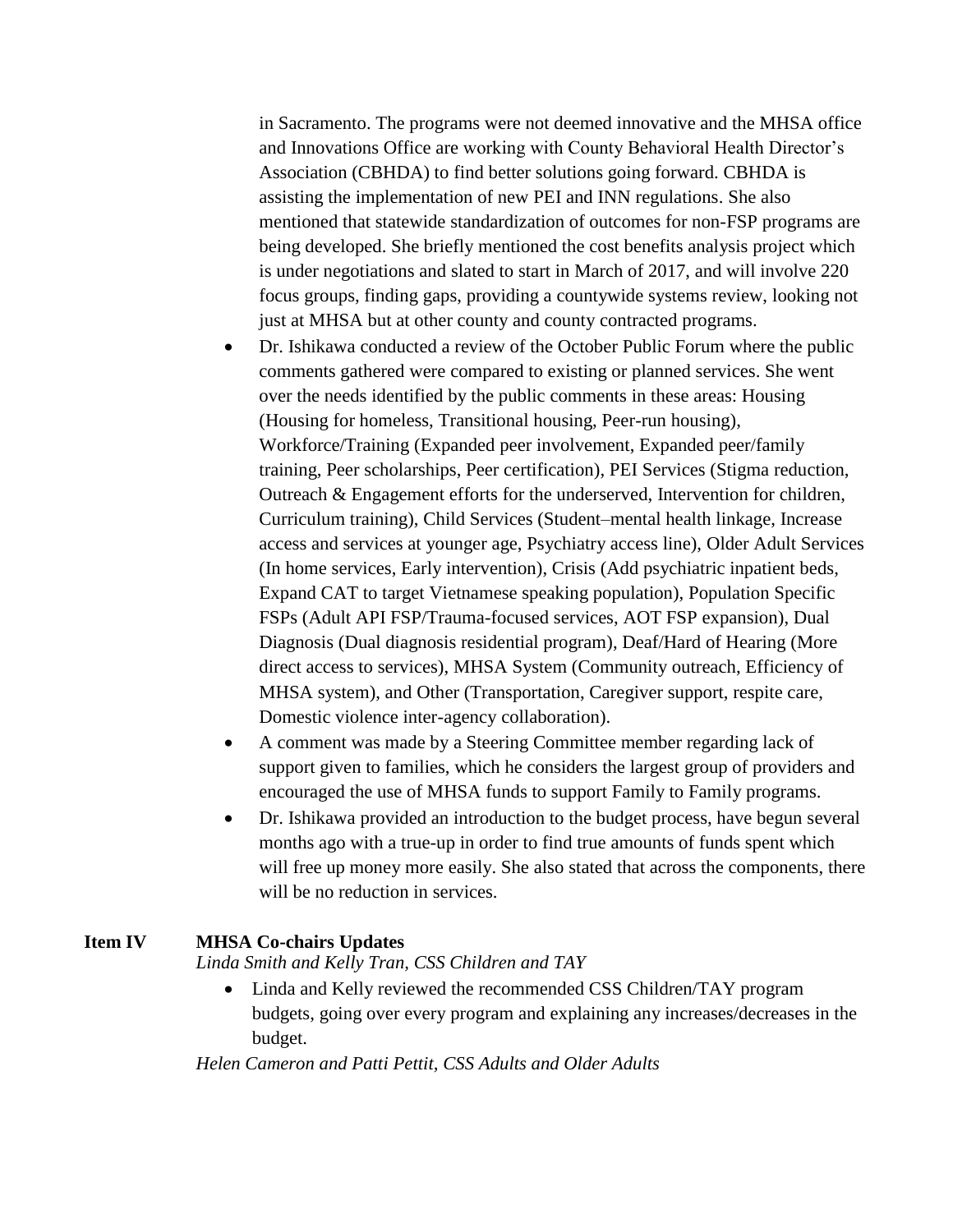• Helen and Patti reviewed the recommended CSS Adults/Older Adults program budgets, going over every program and explaining any increases/decreases in the budget.

#### *Dianna Daly, PEI*

• Dianna reviewed the recommended PEI program budget, going over every program and explaining any increases/decreases in the budget.

(For a complete listing of all increases/decreases please use the budget charts on the website)

### **Item V Innovation Programs Update**

#### *Flor Yousefian Tehrani, Innovations Office*

• Flor provided a brief background on Innovations, and shared that a report of Round 1 projects for the MHSOAC is being worked on. She shared that MHSOAC approved five Round 2 projects, three of them have already started and the fourth one will begin around July of 2017. For the fifth project involving mobile devices, there were no responses to the RFP and therefore it will not be going forward. For Round 3 projects, while the employment related projects were not approved, we will be trying to move on to gain approval for the remaining four programs that the Steering Committee previously approved.

### **Item VI WET & CFTN Update**

### *Dr. Sharon Ishikawa, MHSA Coordinator*

 Dr. Ishikawa reviewed the recommended WET and CFTN program budgets, going over every program and explaining any increases/decreases in the budget.

### **Item VII Steering Committee Comments/Questions**

*Dr. Jeff Nagel, Director of Operations*

- A question was asked regarding interoperability of EHR, to which a response was provided that the primary focus is to meet federal guidelines for meaningful use, and interoperability is not easy to implement due to consents and privacy laws, but it is something that we are looking at it.
- A question was asked regarding Mental Health trainings for non-Mental Health audience (what the training looks like, what is the curriculum, etc.), to which the response was provided that the provider selected by the RFP process will develop the appropriate curriculum.
- A question was asked about whether the Steering Committee will have access to all of the public comments in the form they were submitted (not a summary), to which an answer of "yes" was provided.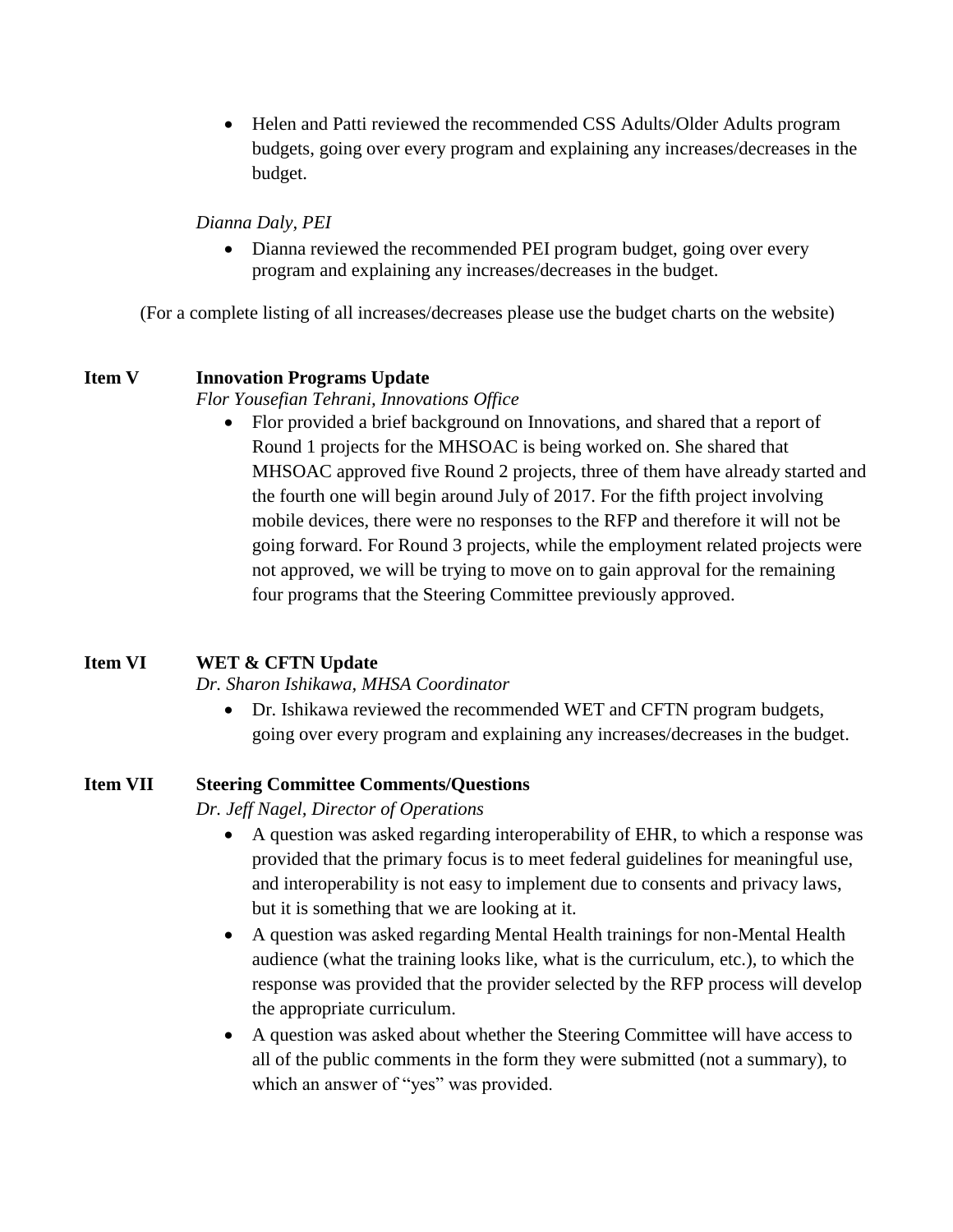- A comment was made regarding concerns about whether INN/WET subcommittee was meeting at all like the other committees, in the light of recent difficulties getting Innovation programs approved. An explanation was provided that while the Steering Committee and the Board of Supervisors approved funding for programs, Innovations programs have to go to the MHSOAC for approval, which adds another level of complexity.
- A question was asked regarding the percentage of administrative costs, to which the response of 18% straight across all programs was provided.
- A question was asked seeking clarification on the different PEI vs. CSS Outreach & Engagement programs, to which a response of target population's illness severity (severe and persistent mental illness) was provided.
- A question was asked regarding what happens to proposed money that has not been spent, to which an answer was provided that the money is contained in the 3 year plan and a budget true-up process done at the end of every year will identify any unspent money and allow for its reallocation.
- A question was asked regarding the recruitment of psychiatrists and the loan assumption program, to which a response was provided that 8 of the 16 psychiatrist positions are in the process of getting offers. The same member asked for the consideration to incentivize the privatized psychiatrists to help out at the county.
- A question was asked regarding what the current level of prudent reserve was and where unspent dollars will go to which a response was provided that the current prudent reserve is at \$70 million and any unspent dollars will be moved to be spent in year 2-3 of the 3 year period.
- A comment was made regarding concerns on staff support to speed up the start of new programs, to which an explanation was made that it is a difficult and complicated process of an agency or organization to work with the government and that it is costly for small agencies to compete with bigger ones.
- A comment was made regarding concerns on peer/unlicensed mental health workforce pay and on the possibility of a survey of salaries, to which a response was provided that BHS would move forward with a survey of the pay range and classification for these positions. Another member commented requesting that other low-paid positions be included as well.
- Dr. Nagel briefly reviewed the plan approval process outcomes presented to the sub-committees, 30-day public posting followed by public commenting, voting by the Mental Health Board then the Board of Supervisors. Only Innovation programs need the additional step of approvals by the MHSOAC.

## **Item VII Action item: Approve the MHSA Budget to be included into the MHSA 3-Year Plan**

• Consensus approval of budgets at 3:25pm